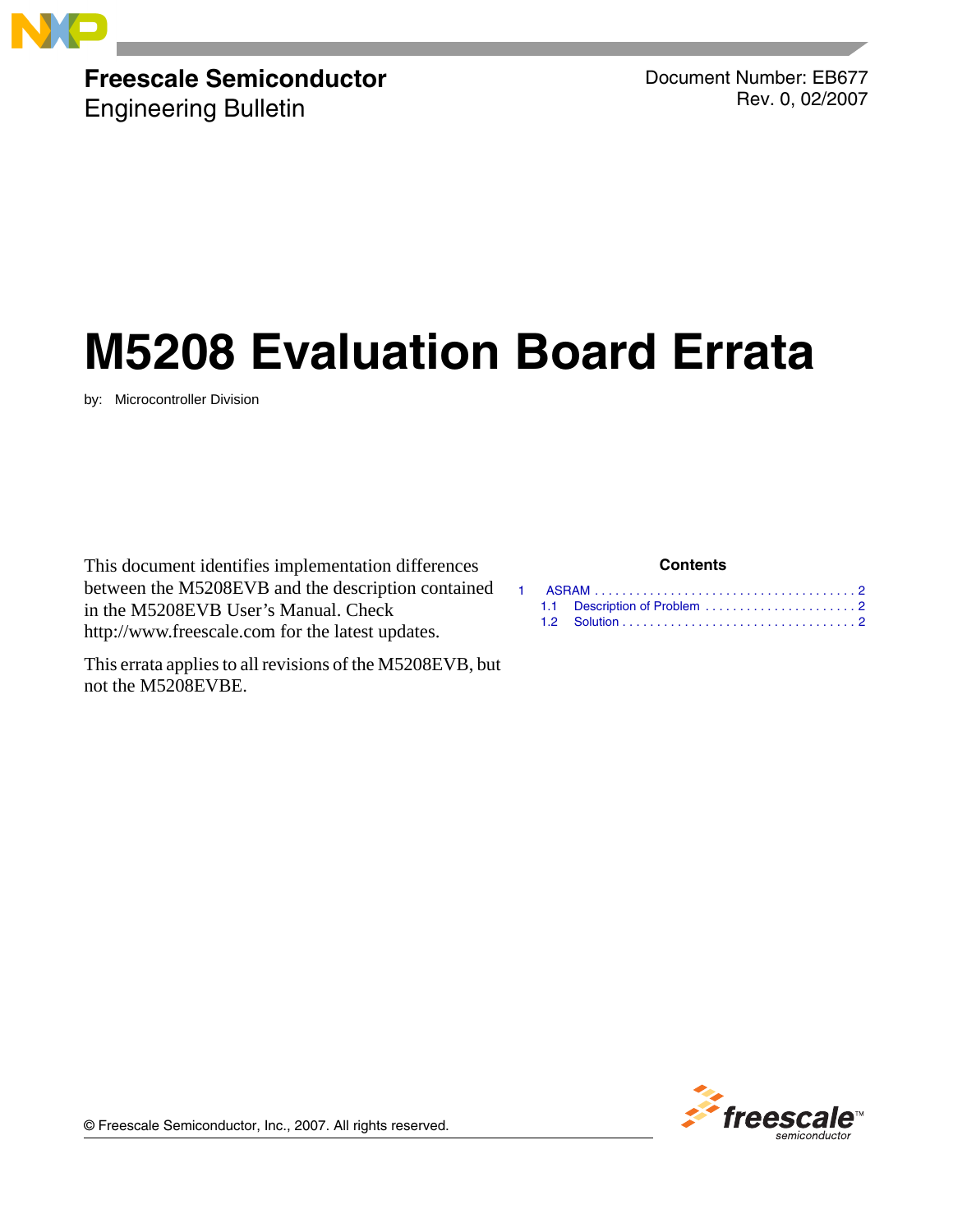

# <span id="page-1-0"></span>**1 ASRAM**

## **1.1 Description of Problem**

The EVB has a footprint for one 64 Kbytes × 16 asynchronous SRAM device (IDT - IDT71T016SA12PH). This memory device (U2) may be populated for benchmarking purposes. However, the byte select connections to the SRAM are incorrect.  $\overline{BS0}$  is connected to  $\overline{BLE}$ , and  $\overline{BS1}$  is connected to  $\overline{BHE}$ . These connections should be reversed.

The incorrect byte select connections mean the byte accesses to the SRAM are to the incorrect half of the 16-bit port. Word accesses to the SRAM function correctly.

### <span id="page-1-1"></span>**1.2 Solution**

BS0 should be connected to BHE, and BS1 should be connected to BLE.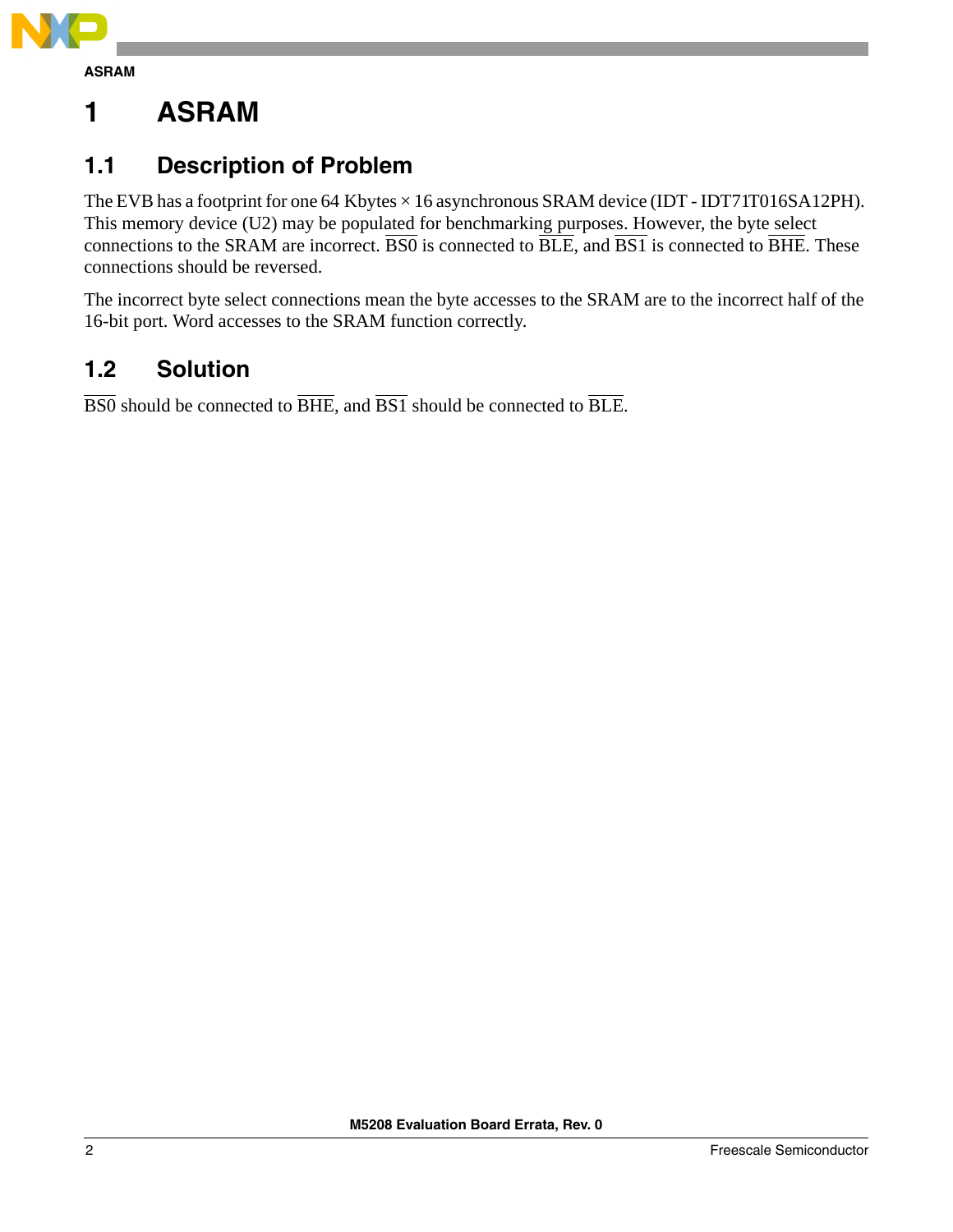

THIS PAGE IS INTENTIONALLY BLANK